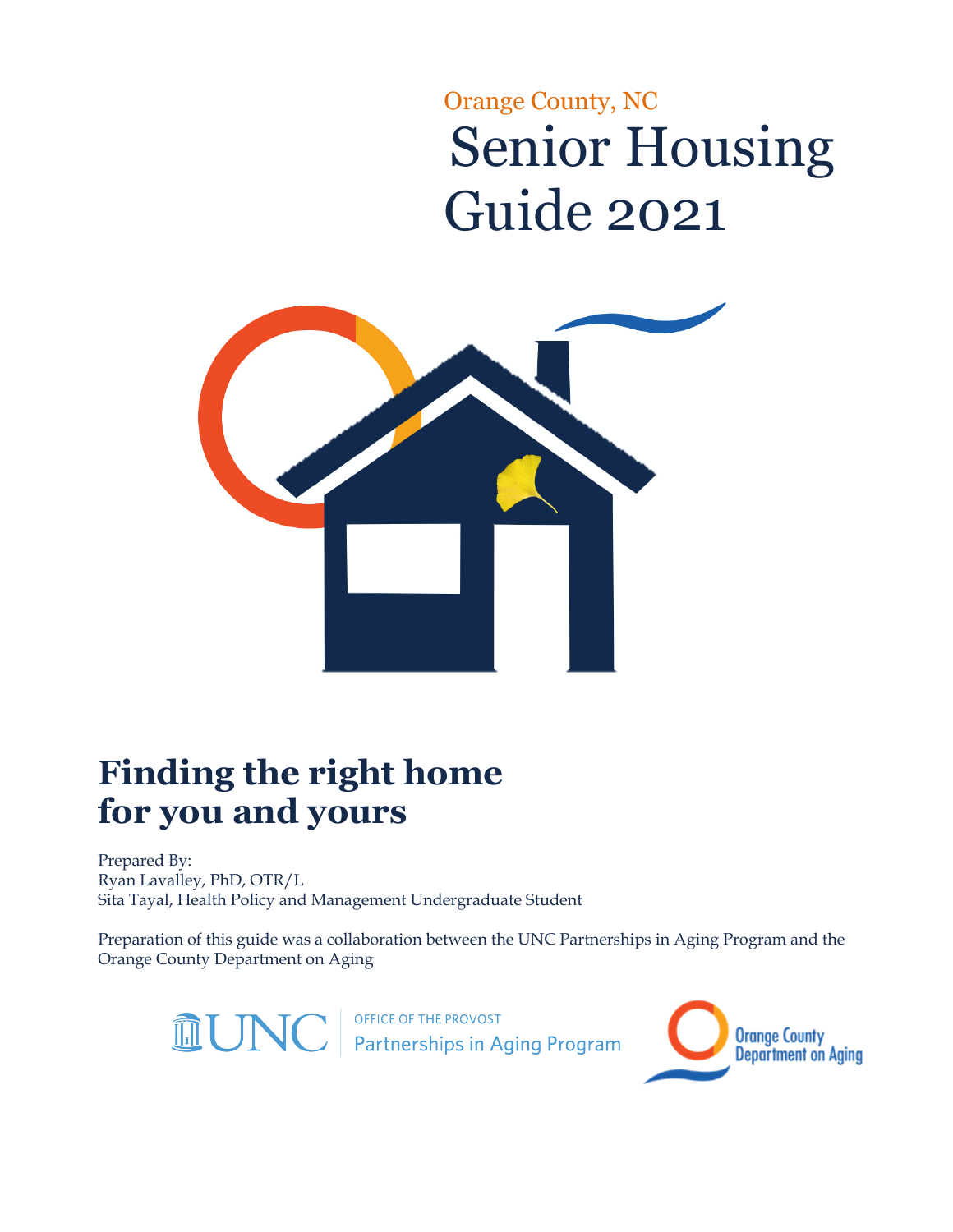# **Table of Contents**

| Co-Housing, Pocket Neighborhoods, Shared Housing, Themed Rental Apts. & Missing Middle Housing16 |  |
|--------------------------------------------------------------------------------------------------|--|
|                                                                                                  |  |
|                                                                                                  |  |

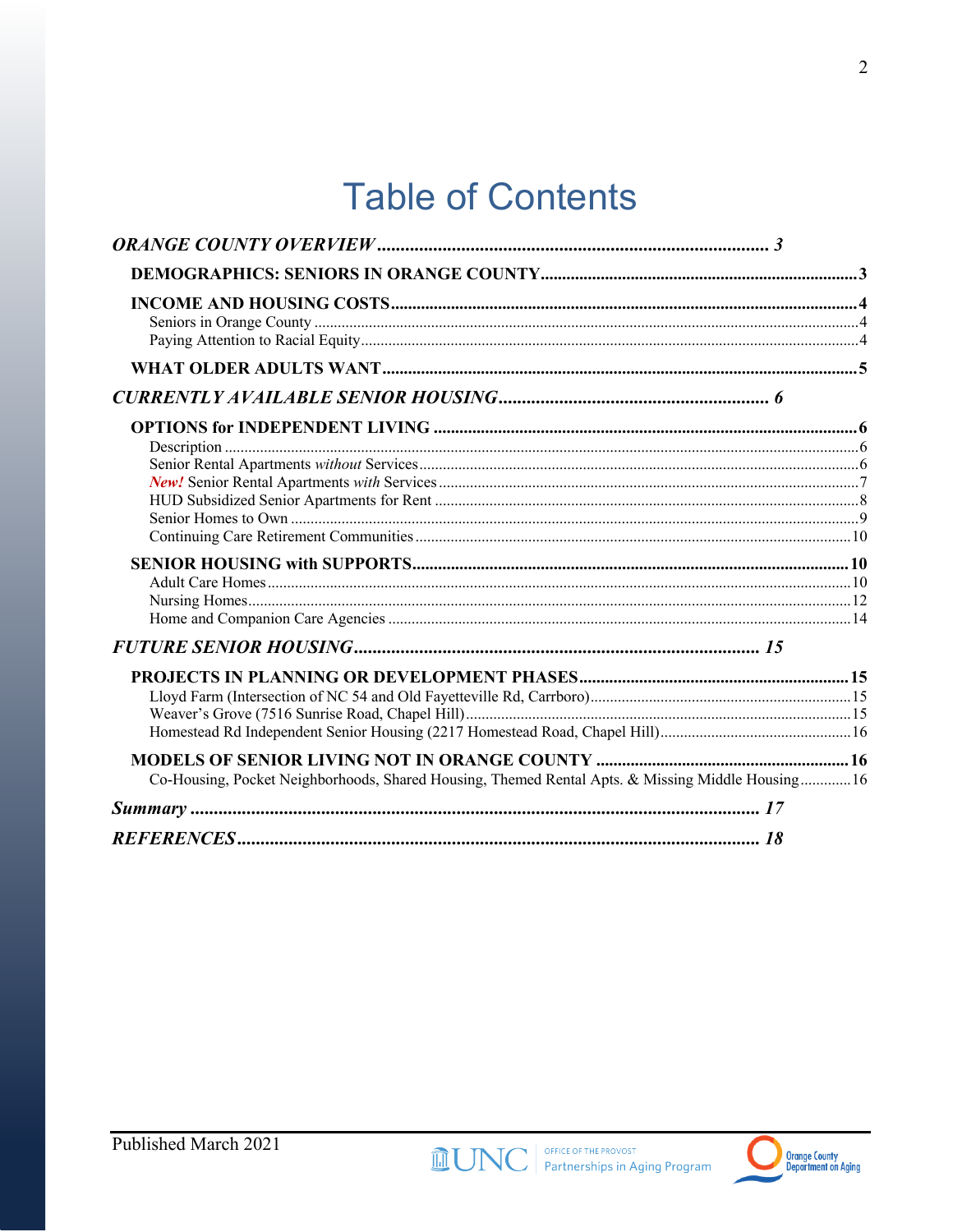# **ORANGE COUNTY OVERVIEW**

As part of the 2017-2022 Master Aging Plan, Orange County aims to ensure older adults living in Orange County know about the array of housing options available to match their diverse preferences and abilities. To accomplish this aim, the Orange County Department on Aging and UNC's Partnerships in Aging Program have collaborated to conduct an inventory of current and future senior-designated housing. Information about the types, prevalence, costs, and availability of housing currently available in Orange County, NC is incorporated into this Guide.

Below, we define current senior housing trends and types, highlight the important lens of racial equity, discuss housing models that are now found in Orange County, and describe senior-designated housing that is in development. Housing options that were not available in 2018, but are available now are marked with *New!* The data and information for this guide were gathered from a variety of sources including: NC DHHS Aging and Adult Services County Aging Profile Reports (2019), Orange County Office of Housing and Community Development; Orange County Tax Office; Orange County Partnership to End Homelessness; town employees from Chapel Hill and Carrboro, and personal communications with developers. We intend this document to serve as guide for individuals and families making important decisions about their housing; decisions often mitigated by changing preferences, changing physical and cognitive abilities, and changing resources. We also hope this guide will be a launching point for stakeholder discussions and decisions about what housing models will best serve older adults in Orange County. The information included in this guide was collected in November, December, and January of 2020-21.

# **DEMOGRAPHICS: SENIORS IN ORANGE COUNTY**

Total Population  $(2019) = 146,521$  (+5,668 from 2016)

Total 60+ Population (2019) = 30,395 (+3709 from 2016) **Thus, 21%** (+2% from 2016) **of our County's population is 60+ years old.**

By 2039, 60+ population in Orange County is expected to increase to 45,695…**exceeding** the population of 1 to 17 year olds by approximately **166%**.

Twelve percent (**12%**) of residents who live in public housing are 55+ years old -- 100 older residents out of 826 total (2018).

Racial Categories of 65+ Residents: White: **84.2%**, Black or African American: **11.5%**, Asian: **3.0%**, Hispanic/Latin@: **2.2%**, American Indian & Alaska Native: **0.5%**, Two or more races: **0.7%**, and Other: **0.1%**.



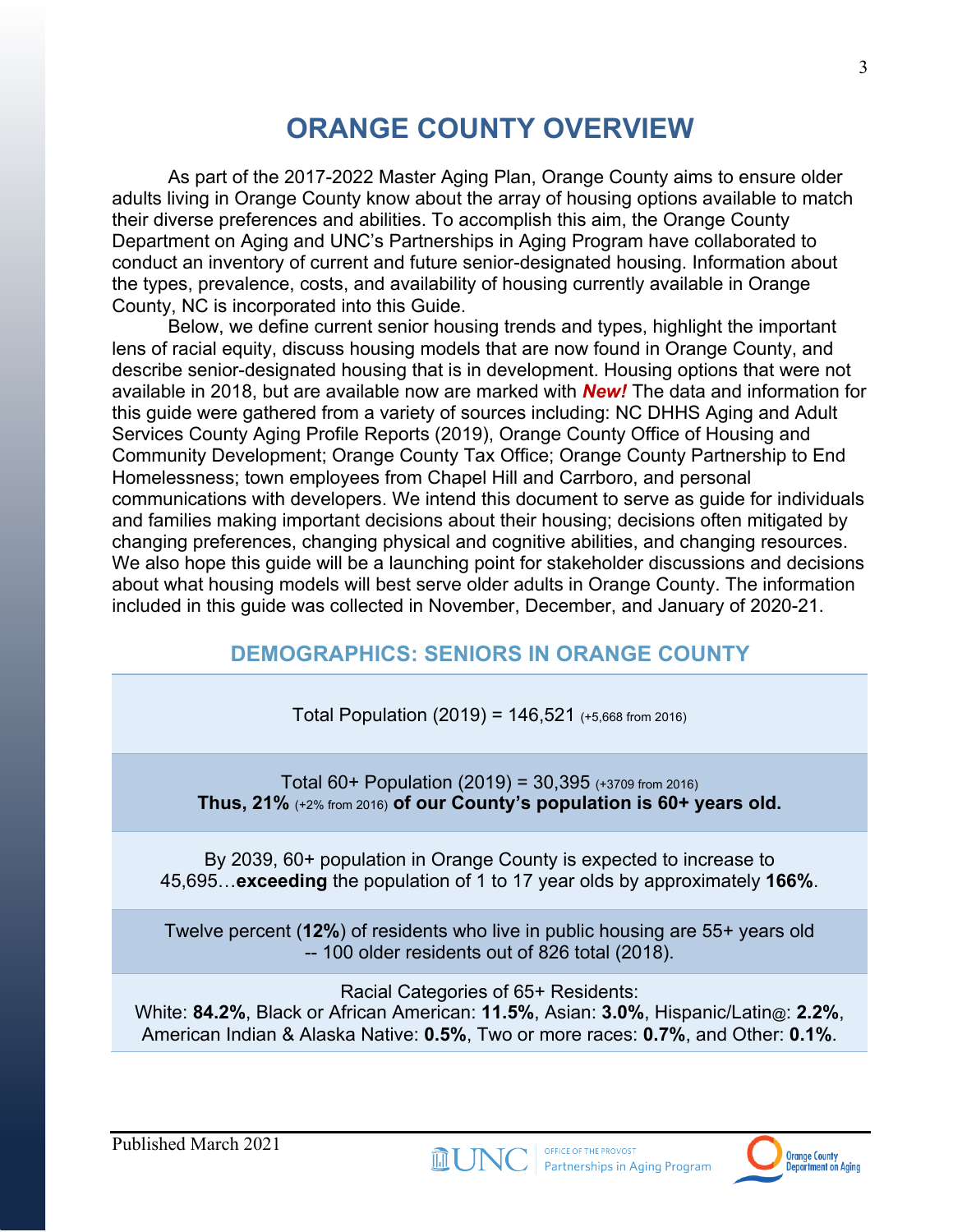# **INCOME AND HOUSING COSTS**

## **Seniors in Orange County**

**6%** (+0.6% from 2016) of 65+ year olds live below 100% of the poverty level.<sup>\*</sup> **13%** (-2.4% from 2016) of 65+ year olds live between 100% and 199% of the poverty level.

People over 65+ are the most cost-burdened age group. **28%** of homeowners and **56%** of renters are paying more than 30% of their income on housing.

The median annual household income (AMI) for householders 65+ in Orange County is **\$71,723**. 5-year data span (2015-2019). AMI for all the jurisdictions in Orange County **for households 65+** are below:

| Carrboro           | \$45,313 | Hillsborough | \$48,314 |
|--------------------|----------|--------------|----------|
| <b>Chapel Hill</b> | \$87,257 | Mebane       | \$30,443 |

The median sales price for a home in Orange County in 2020 (Jan-Sept), including towns, was **\$328,000** (+\$11,500 from 2018). Average sales price was \$412,192 (+\$34,429 from 2018).

Current (2021) Fair Market Rent for a 1 bedroom apartment is: **\$974**

# **Paying Attention to Racial Equity**

Four historical and ubiquitous practices have contributed to housing inequities that continue today; redlining, mortgage lending, taxation, and gentrification. We briefly describe them in this Guide to partially explain why home ownership and housing with supportive services are differentially available or utilized by older adults who are White compared with people of color.

Redlining, a historical and state-sanctioned mechanism used by financial institutions to purposefully devalue neighborhood properties based on racial makeup of the community, continues to segregate and limit the wealth retention of Black communities today in Orange County1-3. Historical and ongoing practices continue to economically restrict 3 out of 4 of neighborhoods across the country that were "redlined" on maps 80 years ago.<sup>1,4,6</sup>

Financial institutions have historically discriminated against families of color, limiting access to high quality home mortgages.<sup>5</sup> In 2008, higher income Black Americans were three times as likely as higher income White Americans to be given sub-prime loans. <sup>5</sup> These historical trends prevent families of color, and therefore elders of color, from gaining equity in their homes and increases their risk of foreclosure. The black-white home ownership gap





<sup>\*</sup> **100% – 199% of poverty levels for one person = annual incomes between \$12,490 and \$24,980 (2019)**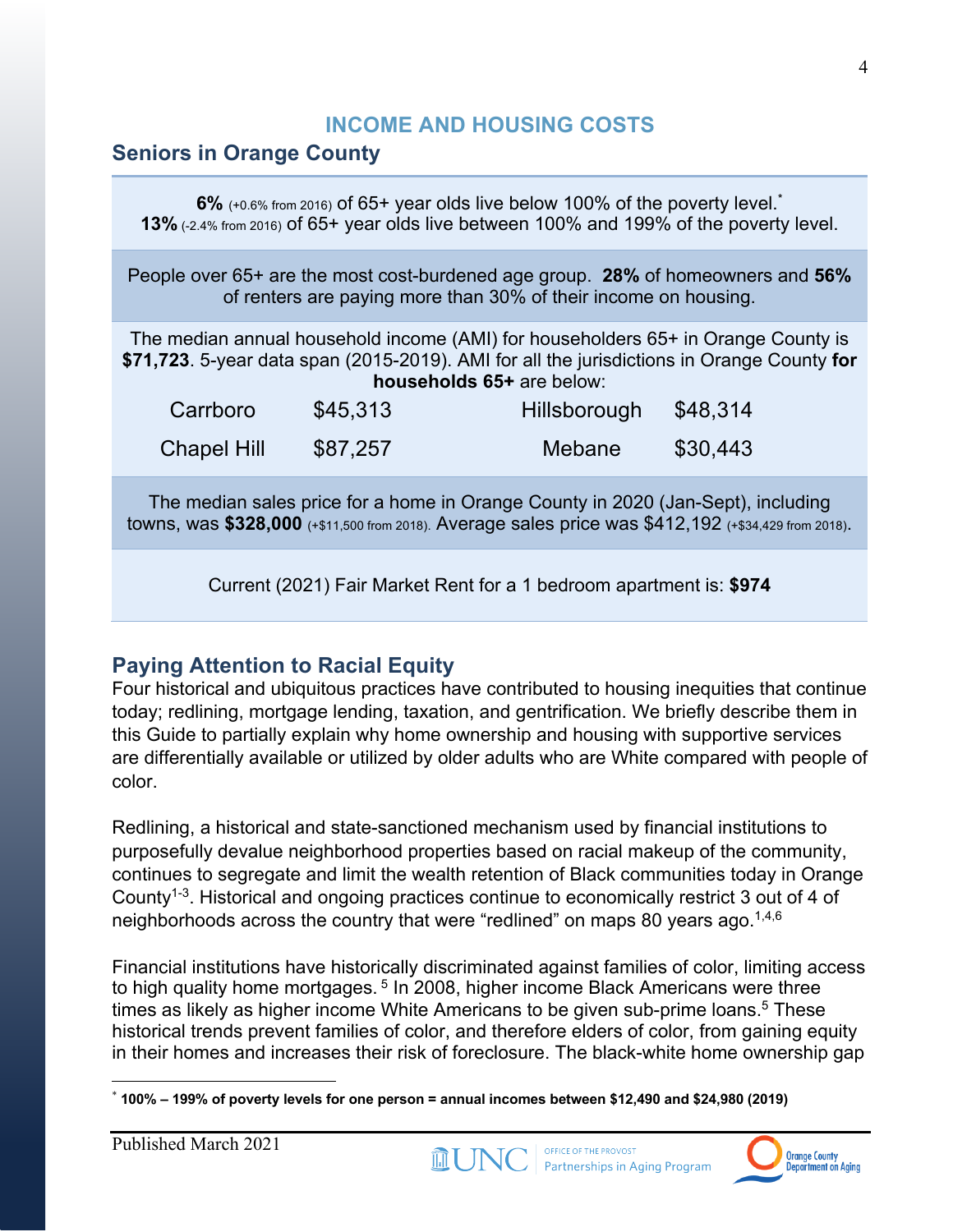for those aged 50-64 was at its highest in 30 years in 2018 at 27%, meaning many black seniors lack equity in homes to pay for care and support in later life.<sup>6</sup> Broadly speaking, this financial disparity has grown, as systemic racism has facilitated White Americans gaining wealth through mechanisms made inaccessible to communities of color.<sup>5</sup> Discriminatory taxation has affected wealth retention in communities of color for generations. In the 1960s, tax assessors over-assessed homes in Black areas and underassessed homes in White areas, with little correlation to market rates.7 This difference is still true today; Black families pay 13 percent more in property taxes each year than a White family would in the same situation.<sup>7,8</sup>

Black Americans also face high property taxes when gentrification occurs. As property values rise, so do property taxes. Studentification, a form of gentrification in which neighborhoods become dominated by students, has been increasingly prevalent in college towns, such as Chapel Hill.<sup>9</sup> These inequities in wealth retention create major obstacles for older adults of color, specifically Black older adults, to maintaining their homes and adapting to changing abilities. Some organizations in Orange County, such as the Marian Cheek Jackson Center (https://jacksoncenter.info/), have developed programs to reduce the tax burden on elders who live in historically Black areas of the county who face disproportionate property tax due to gentrification. Examples of other programs that mitigate property tax burden include North Carolina's Homestead Exemption, Circuit Breaker, and Disabled and Elderly Excemption Programs.

Our history of racist practices is manifested today in all types of senior-designated housing. We believe greater understanding and acknowledgment of these issues will encourage the repair of disparities in current senior housing options, making way for a more equitable future.

## **WHAT OLDER ADULTS WANT**

A 2016 survey of people over 50 in Orange County (N-578) demonstrated the desire to live in relatively small homes with fewer costs. Most respondants (48.7%) preferred their future home to be under 1500 square feet, single-story, with universal design features, energy efficiency, and low maintenace. Living in a natural environment that promotes social engagement and physical activity is preferred, as well as opportunities to be involved with members of all generations. Finally, Orange County older adults prefer to live in a community that offers common spaces for gathering, quiet areas for contemplation, and access to public transportation.10

We will change in many ways as we live longer; emotionally, physically, spiritually, socially, and financially. Thus, planning ahead is critical to making the ability to age in our communities and neighborhoods a reality. Currently, most single-family homes do not accommodate changes related to living longer. As a result, people living in houses without universal design (lacking stepless entry, widened doorways, or accessible bathrooms) are more likely to experience the adverse health effects of social isolation and loneliness.<sup>11</sup> Further, mobility-restricting, unsafe environments pose challenges for caregivers and families seeking to support their older family members. <sup>4</sup> However, many 50+ adults are



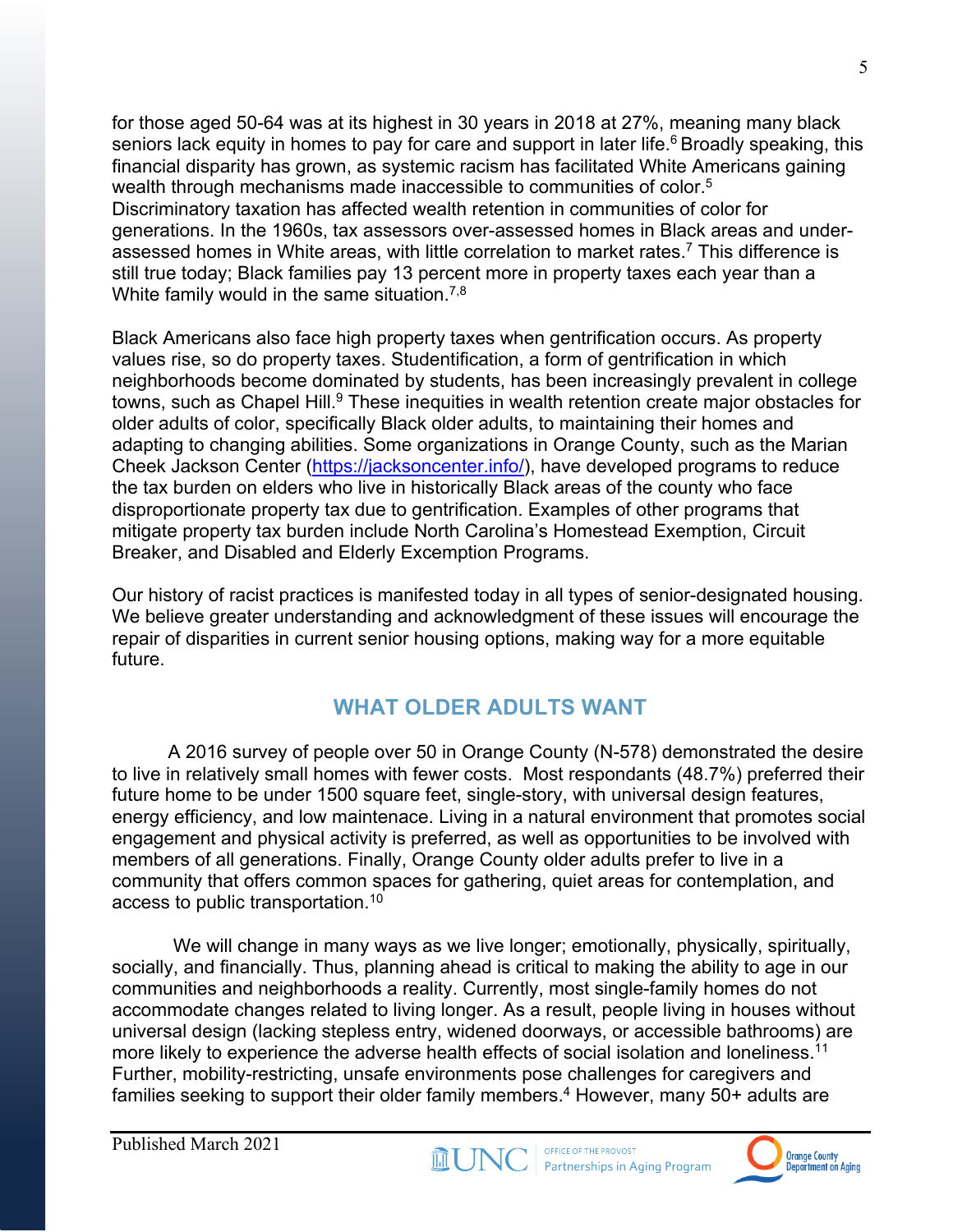open to alternative living situations such as home sharing (32%), living in an accessory dwelling unit (31%) and subscribing to services such as the Village model that enable aging in place (56%). 12

Across Orange County, we find a continuum of senior-designated housing options. These options range from homes and apartments for people over 55 years of age who are independent in their activities to housing with supportive services (nursing homes and adult care homes) that provide personal and health services for people who need assistance with basic activities of daily living. Senior housing is subjected to a range of regulatory oversight. Homes and apartments without services are not highly regulated unless federal subsidies and tax credits apply. Conversely, nursing homes are one of the most highly regulated industries in our country. For those seeking affordable housing options this link http://www.nchousingsearch.org/ may be helpful. The continuum of senior housing options is described below, including data about costs and availability.

# **CURRENTLY AVAILABLE SENIOR HOUSING**

#### **OPTIONS for INDEPENDENT LIVING**

#### **Description**

55+ communities are residential areas created for older adults who want to rent or own a living space that is age restricted. These aged-restricted settings have various housing types, such as single-family homes, duplexes, and apartments for rent or ownership. Living spaces in these settings are usually on one level and are smaller by today's norms (1500 to 2300 sq. ft.). 55+ communities sometimes offer recreational and social activities, but not formal health services.

**Senior Rental Apartments** *without* **Services**: We have three 55+ rental apartment complexes that do not include any services; Eno Haven, Carolina Spring, and Greenfield Commons. All three report they accept a limited number of Section 8 Housing Choice Vouchers (HCVs) **but practically speaking, these vouchers are rarely available**. † These complexes base eligibility and rental prices on financial criteria such as percentage of income relative to the Area Median Income (AMI) for the Chapel Hill-Durham metropolitan statistical area. Note: When income criteria are used to qualify for affordable housing of interest, it's best to call the properties to see if you're eligible for their units.





 $\dagger$  Section 8 Housing Choice Vouchers will pay the balance of a rent payment that exceeds 30% of a renter's monthly income. Units must be approved by the local housing authority and the rent must be at or below the Fair Market Rent set by HUD. Each housing authority has different requirements. Contact Orange County Housing and Community Development (919-245-2490) for specific details.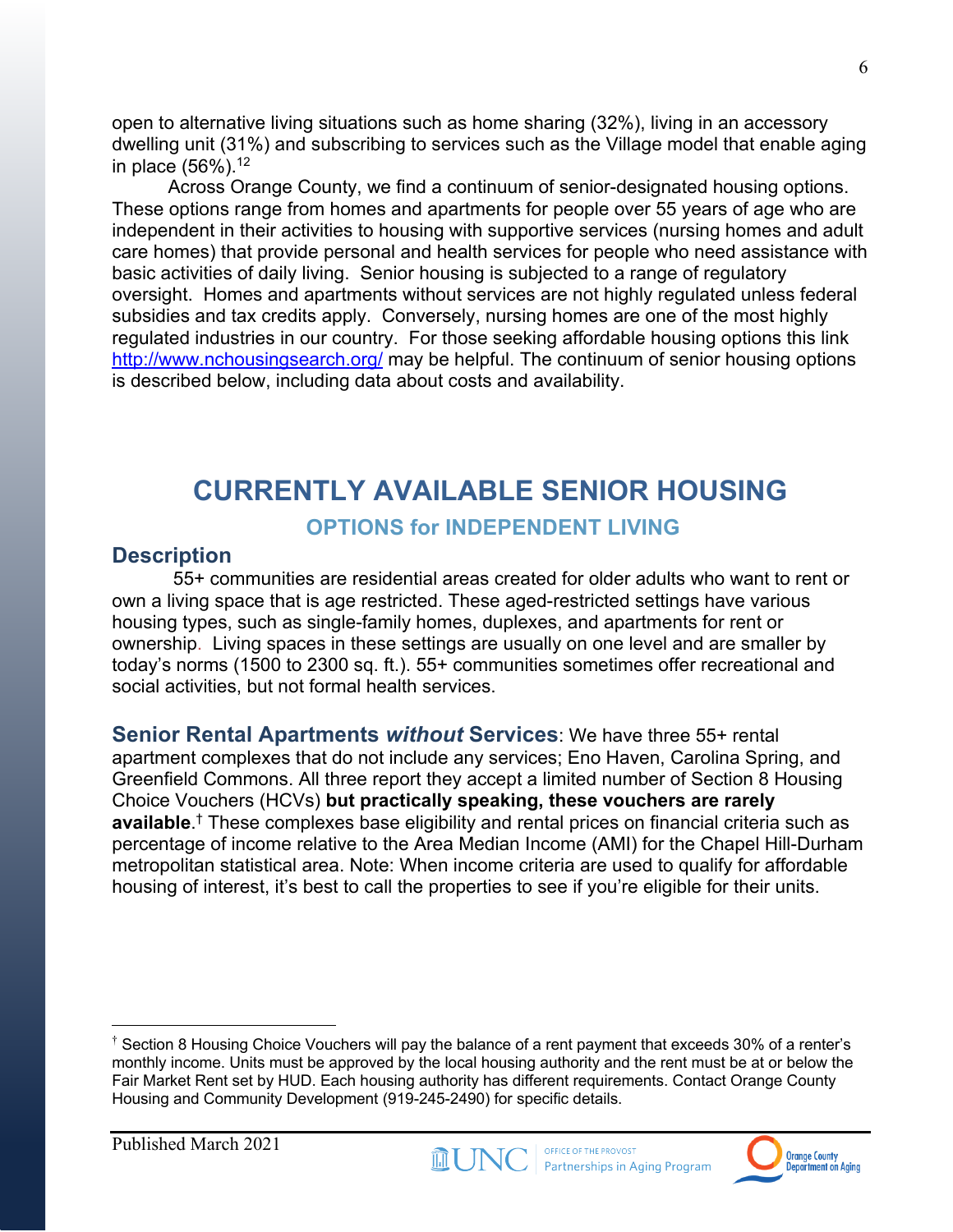| <b>Apartment</b><br><b>Complex</b>                            | <b>Address</b>                        | Units | <b>Accepts</b><br>HCV? | <b>Other Info</b>                                                                                                                |
|---------------------------------------------------------------|---------------------------------------|-------|------------------------|----------------------------------------------------------------------------------------------------------------------------------|
| <b>Carolina Spring</b><br>(919) 942-9559                      | 600 W Poplar<br>Ave, Carrboro         | 124   | <b>Yes</b>             |                                                                                                                                  |
| <b>Eno Haven</b><br>(919) 245-0700                            | 815 US-70 BUS,<br>Hillsborough        | 76    | <b>Yes</b>             | Without a voucher: eligibility and rental<br>rates are based on income levels of<br>60% AMI and lower. <sup><math>#</math></sup> |
| New!<br><b>Greenfield</b><br><b>Commons</b><br>(919) 240-4497 | 500 Formosa Ln,<br><b>Chapel Hill</b> | 69    | <b>Yes</b>             | Without a voucher: eligibility and rental<br>rates are based on income levels of<br>60% AMI and lower.                           |

**Cost:** The cost for a one-bedroom senior apartment at Carolina Spring at 60% AMI is \$986/month (+\$0 from 2018) and a two-bedroom apartment is \$1181/month (+\$0 from 2018). These fees do not include a \$30 (+\$0 from 2018) application fee. Housing Choice Vouchers may not be accepted if total monthly payments are less than \$799 (+\$0 from 2018) for a one-bedroom apartment or \$900 (+\$0 from 2018) for two-bedroom apartment. At Eno Haven, depending on eligibility, the rent for a one-bedroom apartment ranges from \$400-685/month (+\$50 from 2018) and the rent for a two-bedroom apartment ranges from \$460-800/month(+\$50 from 2018). At Greenfield Commons, rent ranges from \$325 to \$785 per month.

**Availability:** These three apartment complexes are required to maintain fixed ratios of apartments for people with incomes at 30%, 50%, and 60% AMI. All senior apartment complexes reported no vacancies. Eno Haven and Carolina Spring had waitlists with more than 30 people. Greenfield Commons had 21 people on their waitlist for 1 bedroom and 9 on their waitlist for 2 bedrooms. From August 2020 to February 2021, only 2-3 people have moved out of Greenfield Commons apartments. This low turnover rate combined with long waitlists suggests, relative to demand, Orange County has a scarcity of senior-designated apartments for low-middle income seniors.

*New!* **Senior Rental Apartments** *with* **Services**: Orange County has one 55+ senior apartment complex that includes services. Senior apartments with services often include amenities such as dining services, transportation support, or housekeeping. Less frequently, complexes will offer contracted rehabilitation services or direct caregiving for an additional fee.

*New! Azalea Estates Gracious Retirement* **Living (700 N Estes Dr, Chapel Hill):** Azalea Estates is a 55+ senior apartment complex owned and operated by the Hawthorne Senior Living Company. All rental contracts are month to month and residents are only required to provide a 30-day move out notice. The complex has 150 units with 50 different floor plan options. Property managers live on site. Cable, internet, utilities, all meals, activities, housekeeping, transportation, and a travel program are all be included in rent. This





<sup>‡</sup> Discounts are made possible through a federal tax credit program available to developers.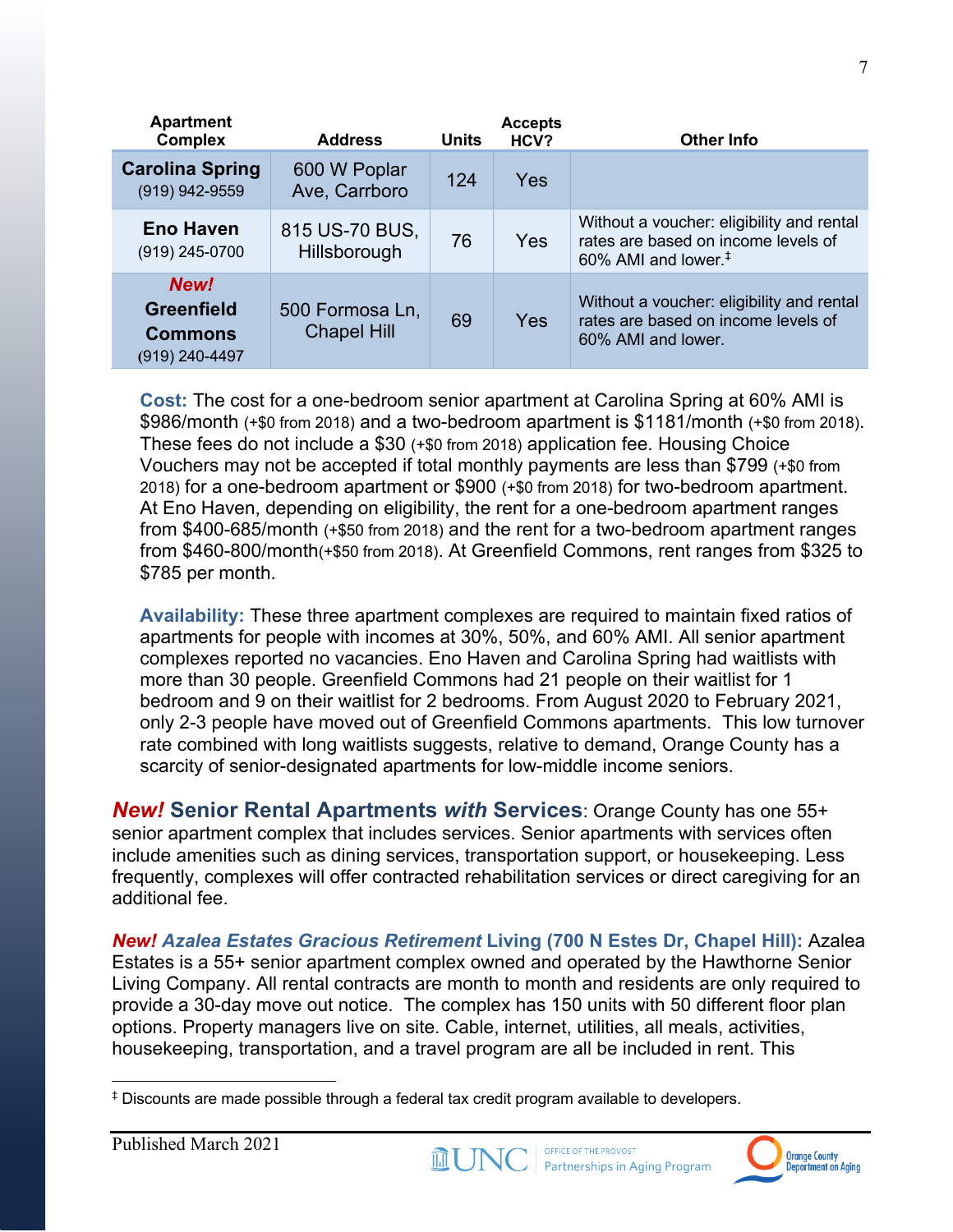complex does not accept Housing Choice Vouchers. All rooms have accessibility features such as grab bars and pull cords for emergencies. This complex does not include any services to support older adults with memory or cognitive impairments. **Amenities** included in the rent unless otherwise noted include:

| <b>Travel Program</b>   | Residents can reserve short stays in any of the over 80 Hawthorne Senior Living<br>Communities across the US and Canada for free.                                                                                                           |
|-------------------------|---------------------------------------------------------------------------------------------------------------------------------------------------------------------------------------------------------------------------------------------|
| <b>Transportation</b>   | Residents can access transportation service to a variety of community locations<br>as well as the airport.                                                                                                                                  |
| <b>Safety Pendant</b>   | For \$100 annually, residents have the option to wear a pendant that can call for<br>help and detect falls anywhere in the community, alerting management to your<br>needs.                                                                 |
| <b>Therapy Services</b> | Legacy Healthcare Services offers occupational, physical, and speech therapy to<br>residents in an on-site gym. Payment for these services occurs through the<br>health insurance of the resident. Legacy is a Medicare certified provider. |
| <b>Outdoor Spaces</b>   | A variety of outdoors spaces are available to use with families or friends,<br>including a putting green, firepit, pagota, and gas grill.                                                                                                   |

**Cost:** Rent is varied based on floor plan and some other potential services available, the following are average rates per month for each type of general floor plan. Studio: \$2595; 1-bedroom: \$3095 , 2-bedroom: \$4495. To add an additional person as a resident of the apartment, rent is increased by a flat rate of \$495 each month. When moving in, residents put 1 month's rent down; half of this amount is a non-refundable community fee to assist with services. The other is a refundable security deposit.

**Availability:** Currently Azalea Estates is 47% occupied. Applicants can put their name on a waitlist for \$100.

**Phone number:** (919) 883-5073

**HUD Subsidized Senior Apartments for Rent**: Orange County has three venues for subsidized senior apartments. **Eligibility for these complexes is based on income. Apartment** 

| <b>Aparungul</b><br><b>Complex</b>                                    | <b>Units</b><br><b>Address</b> |                                           | Cost                                                                               | Category                            |
|-----------------------------------------------------------------------|--------------------------------|-------------------------------------------|------------------------------------------------------------------------------------|-------------------------------------|
| <b>First Baptist and</b><br><b>Manley Estates</b><br>$(919)$ 968-9778 | 41                             | 805 S Merritt Mill<br>Rd, Chapel Hill     | Rents are 30% of one's                                                             |                                     |
| <b>Covenant Place</b><br>(919) 929-0061                               | 40                             | 103 Culbreth Rd,<br><b>Chapel Hill</b>    | adjusted income and take<br>social security, pensions,<br>and personal assets into | <b>HUD 202,</b><br>serving<br>$62+$ |
| <b>Adelaide Walters</b><br><b>Apartments</b><br>$(919)$ 968-8018      | 24                             | 603 M.L.K. Jr<br><b>Blvd, Chapel Hill</b> | account                                                                            |                                     |

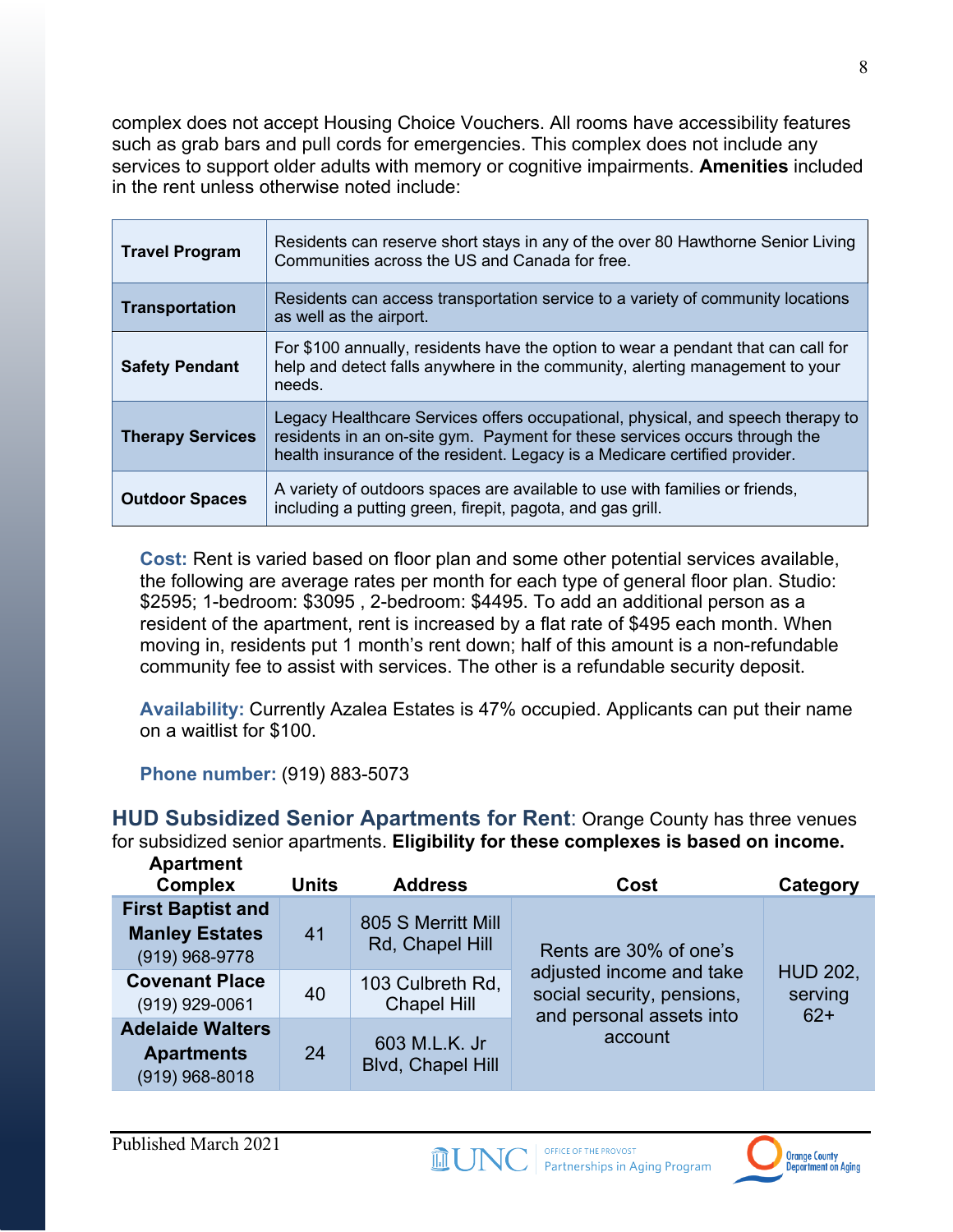**Availability:** For HUD-funded senior housing, people can expect wait lists to last well over 1 year. For example, in December of 2020 Adelaide Walters had a 44-person waiting list (+10 since 2018), with only one apartment being turned over in the past year.

### **Senior Homes to Own**

*New! Crescent Magnolia (131 Skip Rook Rd, Hillsborough):* Crescent Magnolia is a senior housing (age 55+) development located within the Waterstone neighborhood in Hillsborough. The development was built and is managed by Habitat for Humanity of Orange County. To our knowledge, Crescent Magnolia is the first affordable, ownershipbased senior housing development among all Habitat affiliates in the nation. The development features 24 single-story attached units, a pavilion, shared green space, and walking paths. It is close to various health services, bus lines, and I-40. Homes feature zero-step entry, widened doorways, and accessibility modifications in the kitchen and bathroom ( walk-in showers, grab bars, and lowered counter heights). Habitat worked closely with the Orange County Department on Aging, the UNC Division of Occupational Science and Occupational Therapy, and UNC's Partnerships in Aging Program to receive feedback and recommendations related to home design.

**Cost:** As of January 2021, the range of total monthly housing payments for in Crescent Magnolia is between \$675-\$950. These payments include:

- Principal payments ranging from \$210-\$490, based on each individual homeowner's income
- Taxes and insurance: average of \$350
- Homeowner Association: Monthly dues of \$115

Note: If eligible to purchase based on income criteria, total monthly housing payment will never exceed 30% of the homeowner's income.

**Availability:** All units have been sold.

**Phone number:** (919) 932-7077

#### *New! Corbinton Commons (680 Market House Way, Hillsborough)*

This community consists of 70 single-story homes for independent living. At least 80% of the residents living in the community are required to be 55+. As of December 2020, all construction is complete and all homes have been sold. This community does not allow children under 17. Owners pay a one-time \$900 capital contribution to the Home Owners Association. Prices for re-sale of these homes are subject to market fluctuations. **Phone number:** (919) 275-5741

*Courtyards of Homestead (2209 Homestead Road, Chapel Hill):* Sixty-three (63) "active adult" independent living homes with no health services provided. The Courtyards is considered to be a "maintenance free" community. Ninety percent (90%) of residents must be 55 years or older. All homes were sold as of October 2018. The sales price of these homes ranged from \$334,000 to \$380,000. Prices for re-sale of these homes are subject to market fluctuations. **Phone number:** (919) 289-5766



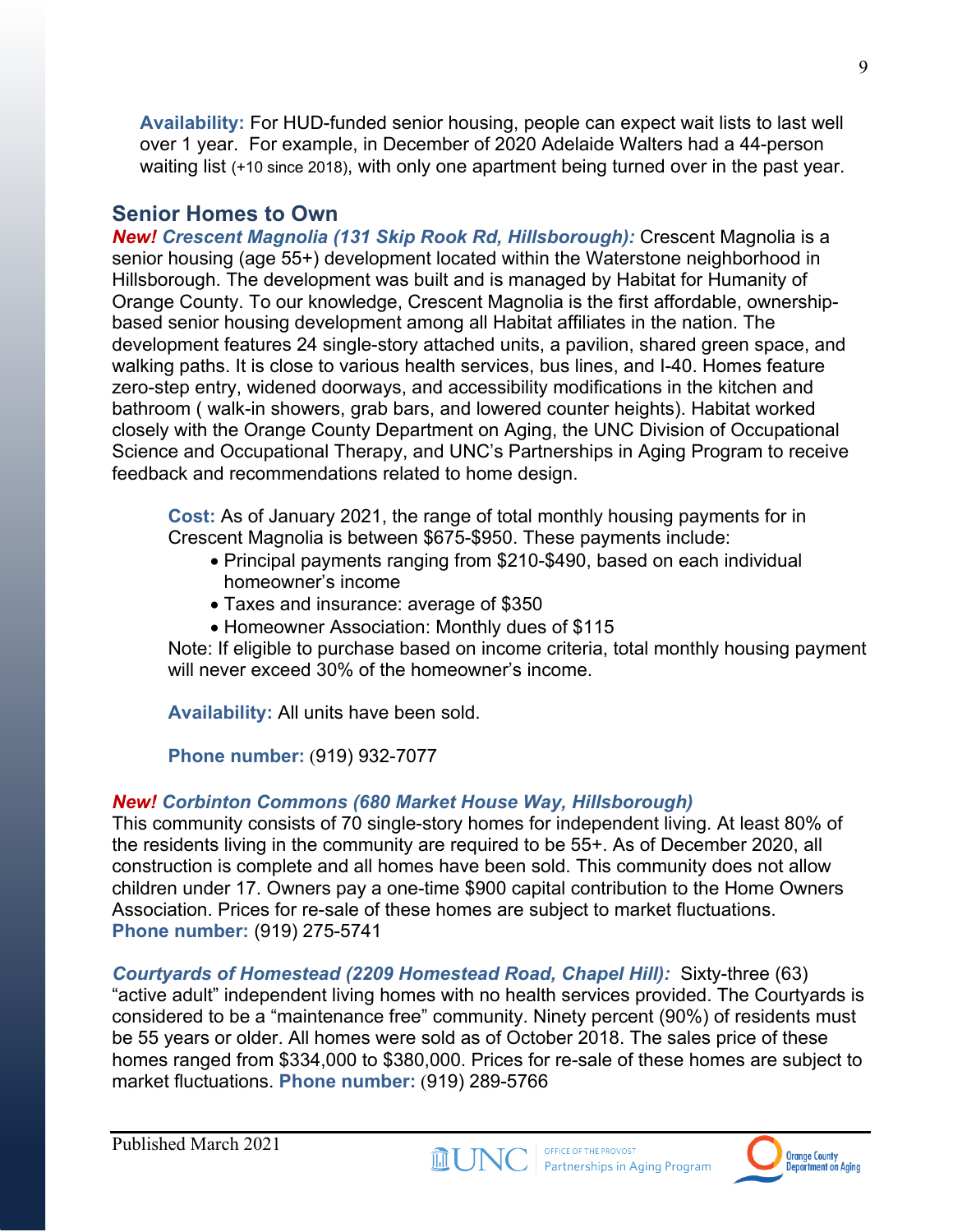## **Continuing Care Retirement Communities**

The continuing care retirement community model is a variation of senior-designated housing that offers residents home and services across the continuum of care from independent living to nursing home care and hospice. We have one continuing care retirement community in Orange County, Carol Woods.

*Carol Woods Retirement Community (750 Weaver Dairy Rd., Chapel Hill):* Carol Woods is a non-profit corporation. Across the continuum of care, Carol Woods serves 502 people in 149 apartments, 152 cottages, 14 townhomes, 59 assisted living units and 60 nursing home units. Admission to Carol Woods is selective, based on current health status and financial criteria. Carol Woods also has an early acceptance program for which people who live within 15 miles of the community can apply. This program provides those accepted with access to Carol Woods' services (e.g. dining, recreation, health) while they continue to live in their own home within the community. Once those in the early acceptance program decide they want to move to the Carol Woods campus (and their name comes up on the Priority List with their desired floor plan) they are guaranteed admission even if their health has declined. Once admitted, residents can expect to live the rest of their lives at Carol Woods.

**Cost: Fees at Carol Woods are all private pay.** A studio unit for one person costs \$2466/month (+\$0 from 2018) after an entry fee of \$102,900 (+\$6,300 from 2018) is paid. For a two-bedroom duplex cottage (with den and sunroom) with double occupancy, the monthly fee is \$6,803 (+\$330 from 2018) after an entry fee of \$520,100 (+\$43,400 from 2018) is paid. **Carol Woods is a Medicare approved facility so health services normally covered by Medicare will also be covered at Carol Woods.** 

**Availability:** To get on the waiting list costs \$1300, \$1000 of which is refundable if people decide not to join. Once on the waiting list, admission to Carol Woods campus ranges from 4-16 years depending on the home size and floor plan. Most floor plans having a wait of at least 10 years. **Phone number:** (919) 968-4511

# **SENIOR HOUSING with SUPPORTS**

#### **Adult Care Homes**

#### *Description*

Adult Care Homes are a state-regulated housing option that serve people who need everyday assistance with personal care and health care. For example, someone with moderate dementia who is mobile yet needs meals prepared and prompting to maintain wake/rest cycles might live in an adult care home. Adult Care Homes typically have a mixture of planned and unplanned activities. There are two types of adult care homes that are regulated by the same State and County policies. Assisted Living facilities serve more than six people. Family Care Homes (formerly known as Rest Homes) serve 6 or fewer people

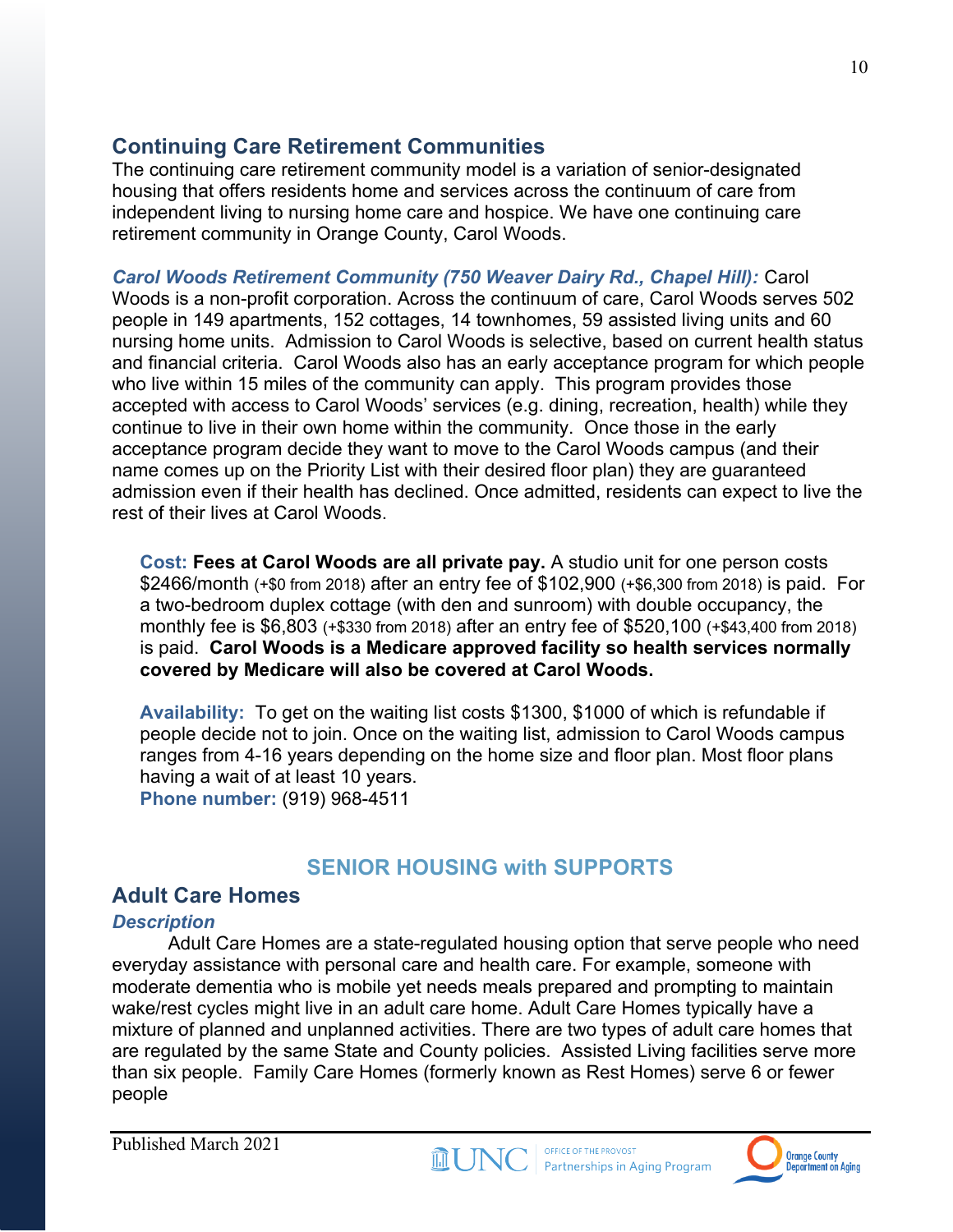**Assisted Living Facilities:** Orange County has five assisted living facilities. All of our assisted living facilities are for-profit organizations:

| <b>Facility</b>                                             | <b>Address</b>                              | Regular<br><b>Units</b> | <b>Dedicated</b><br><b>Dementia</b><br><b>Units</b> | Accept<br><b>Medicaid?</b>                                                 | Corporate<br>vs Family<br>Owned | <b>Other Information</b>                                                                                                                                  |
|-------------------------------------------------------------|---------------------------------------------|-------------------------|-----------------------------------------------------|----------------------------------------------------------------------------|---------------------------------|-----------------------------------------------------------------------------------------------------------------------------------------------------------|
| <b>Brookdale</b><br><b>Meadowmont</b><br>$(919)$ 918-7600   | 100 Lanark<br>Rd, Chapel<br>Hill            | 38                      | 8                                                   | <b>No</b>                                                                  | Corporate                       | Nurses provide<br>oversight to care.<br><b>Certified Nursing</b><br>Assistants and Med<br>Tech's are the direct<br>caregivers at Brookdale<br>Meadowmont. |
| <b>Stratford</b><br>(919) 929-7859                          | 405 Smith<br>Level Rd,<br>Chapel Hill       | 44                      | 33                                                  | Yes                                                                        | Corporate                       | Admission requirement:<br>55 years or older and<br>able to stand without<br>assistance                                                                    |
| <b>Elmcroft</b> at<br><b>Hillsborough</b><br>(919) 888-4114 | 1911<br>Orange<br>Grove Rd,<br>Hillsborough | 72                      | 24<br>(Cannot<br>enter on<br>Medicaid)              | Prior<br>approval<br>for<br>personal<br>care<br>services<br>is<br>required | Corporate                       | Formerly, Carillon.<br>Medicaid payment is<br>accepted for the<br>Memory Care unit only<br>if the resident spends<br>down after entering.                 |
| Adorable<br><b>Senior Living</b><br>(919) 732-4201          | 401 W<br>Queen St.<br>Hillsborough          | 17                      | <b>No</b><br>Memory<br>Unit                         | Yes                                                                        | Family-<br>Owned                | Formerly Villines,<br><b>Adorable Senior Living</b><br>assumed ownership in<br>November of 2016                                                           |
| <b>Crescent</b><br>Green of<br>Carrboro<br>(919) 933-9570   | 624 Jones<br>Ferry Rd,<br>Carrboro          | 120                     | <b>No</b><br>memory<br>Unit                         | Yes                                                                        | Family-<br>Owned                | Serves persons 55 and<br>older                                                                                                                            |

**Cost:** Monthly fees for assisted living facilities vary greatly. For example, a private room at The Stratford is \$3800/month (+0 from 2018), while a private room in the dementia unit is \$5000/month (+0 from 2018). Semi-private room rates are \$2500/month (+0 from 2018) and \$4000/month (+0 from 2018) in the dementia unit. In contrast, the average cost for residents of Brookdale Meadowmont ranges from \$5500-7500 per month (+\$1000 from 2018) depending on the room size. Facilities vary in their acceptance of payment from Veterans Aid and Attendance Benefits.

**Availability:** Assisted Living facilities generally have openings for private pay residents and those with long term care insurance. Availability for residents whose stays are publicly funded (Medicaid) are scarce or non-existent.

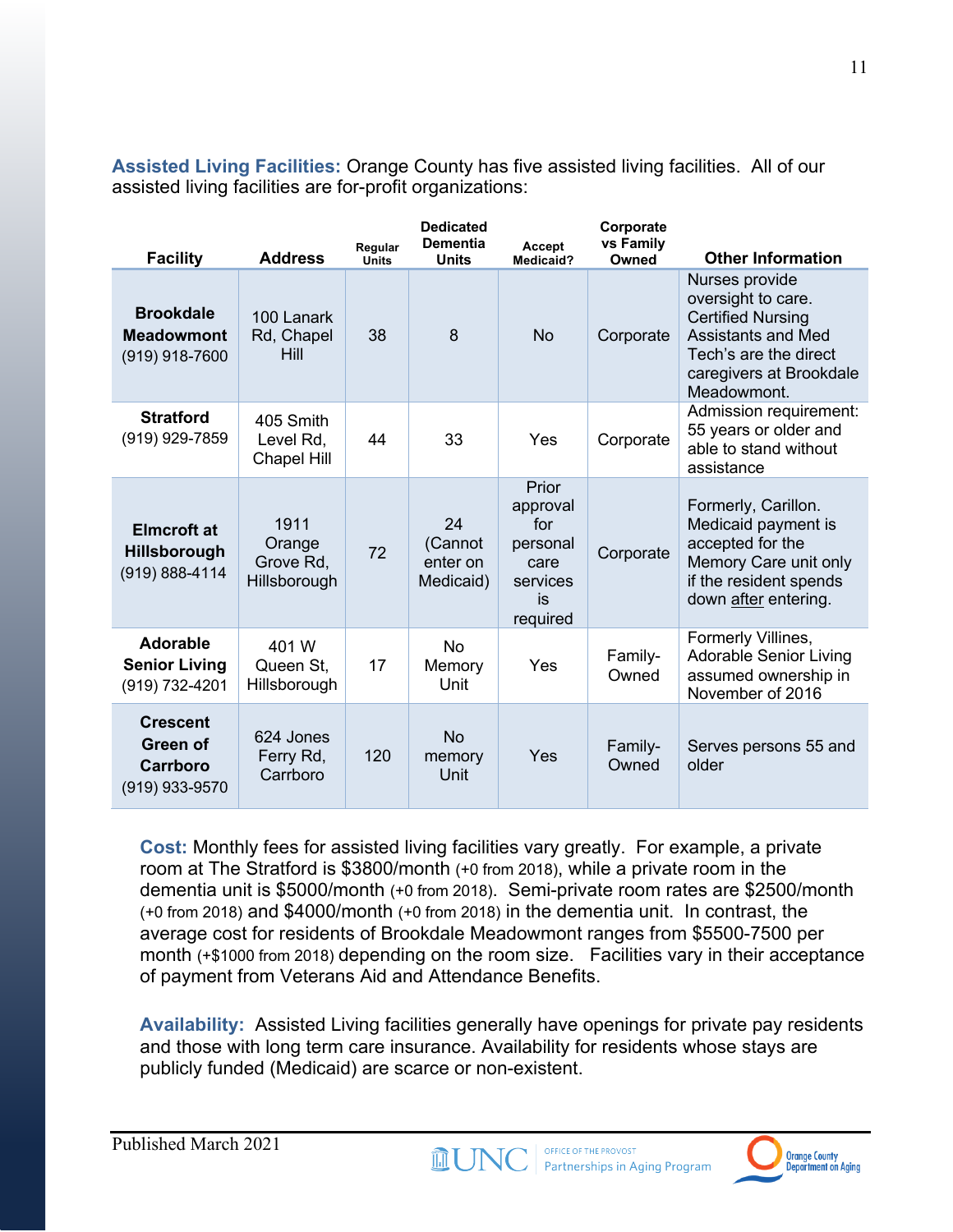*Family Care Homes* represent a subset of Adult Care Homes that serve 6 or fewer older adults who need some assistance to remain independent, but do not need nursing home level care. We have 6 Family Care Homes in Orange County.

| <b>Family Care</b><br>Home |                                                                         | <b>For Profit?</b>                              | <b>Address</b>                                        | <b>Other Information</b>                                                                                                                                                                                                    | Cost                                                           |
|----------------------------|-------------------------------------------------------------------------|-------------------------------------------------|-------------------------------------------------------|-----------------------------------------------------------------------------------------------------------------------------------------------------------------------------------------------------------------------------|----------------------------------------------------------------|
|                            | Yorktown<br><b>Eldercare</b><br>(919) 967-7570                          | Non-Profit<br>(Charles<br>House<br>Association) | 303<br>Yorktown<br><b>Drive</b><br><b>Chapel Hill</b> | Potential residents are<br>required to be enrolled in<br>the Charles House day<br>program for a short period<br>prior to gaining admission<br>to Yorktown Eldercare.<br>This requirement has been<br>modified during COVID. | Average \$6800<br>(+\$400 from 2018)<br>per month.             |
|                            | <b>Winmore</b><br><b>Eldercare</b><br>(919) 537-8396                    | Non-Profit<br>(Charles<br>House<br>Association) | 121 Della<br><b>Street</b><br><b>Chapel Hill</b>      | Potential residents are<br>required to be enrolled in<br>the Charles House day<br>program for a short period<br>prior to gaining admission<br>to Winmore Eldercare.<br>This requirement has been<br>modified during COVID.  | Average \$6800<br>(+\$400 from 2018)<br>per month.             |
|                            | LiveWell @<br><b>Birchwood Lake</b><br><b>Estates</b><br>(919) 719-9127 | <b>For Profit</b>                               | 6720<br>Pauline Dr,<br><b>Chapel Hill</b>             | Specializes in Serving<br>Persons with Dementia,<br>Staff to resident ratio: 1:3                                                                                                                                            | Range from \$6500-><br>\$9000 per month<br>(+\$0 from 2018).   |
|                            | LiveWell@<br><b>Coker Hills</b><br>(919) 719-9127                       | <b>For Profit</b>                               | 202 N Elliott<br>Rd, Chapel<br>Hill                   | Specializes in Serving<br>Persons with Dementia,<br>Staff to resident ratio: 1:3                                                                                                                                            | Range from \$6500-><br>\$9000 per month<br>(+\$0 from 2018).   |
|                            | <b>Cedar Grove</b><br><b>Family Care</b><br>Home #1<br>919-732-8850     | <b>For Profit</b>                               | 313 Saw Mill<br>Rd., Cedar<br>Grove                   |                                                                                                                                                                                                                             | Private pay is \$2000,<br>but also accept<br>Medicaid funding. |
|                            | <b>Cedar Grove</b><br><b>Family Care</b><br>Home $#2$<br>919-732-8850   | <b>For Profit</b>                               | 317 Saw Mill<br>Rd., Cedar<br>Grove                   |                                                                                                                                                                                                                             | Private pay is \$2000,<br>but also accept<br>Medicaid funding. |

**Availability:** Vacancies in Orange County Family Care Homes are rare. However, as of March 12<sup>th</sup>, Cedar Grove Family Care Homes had 2 spots available.

## **Nursing Homes**

#### *Description*

Nursing Homes are highly regulated organizations serving two populations of older adults, 1) short term residents who need rehabilitation after a hospital stay or 2) long-stay

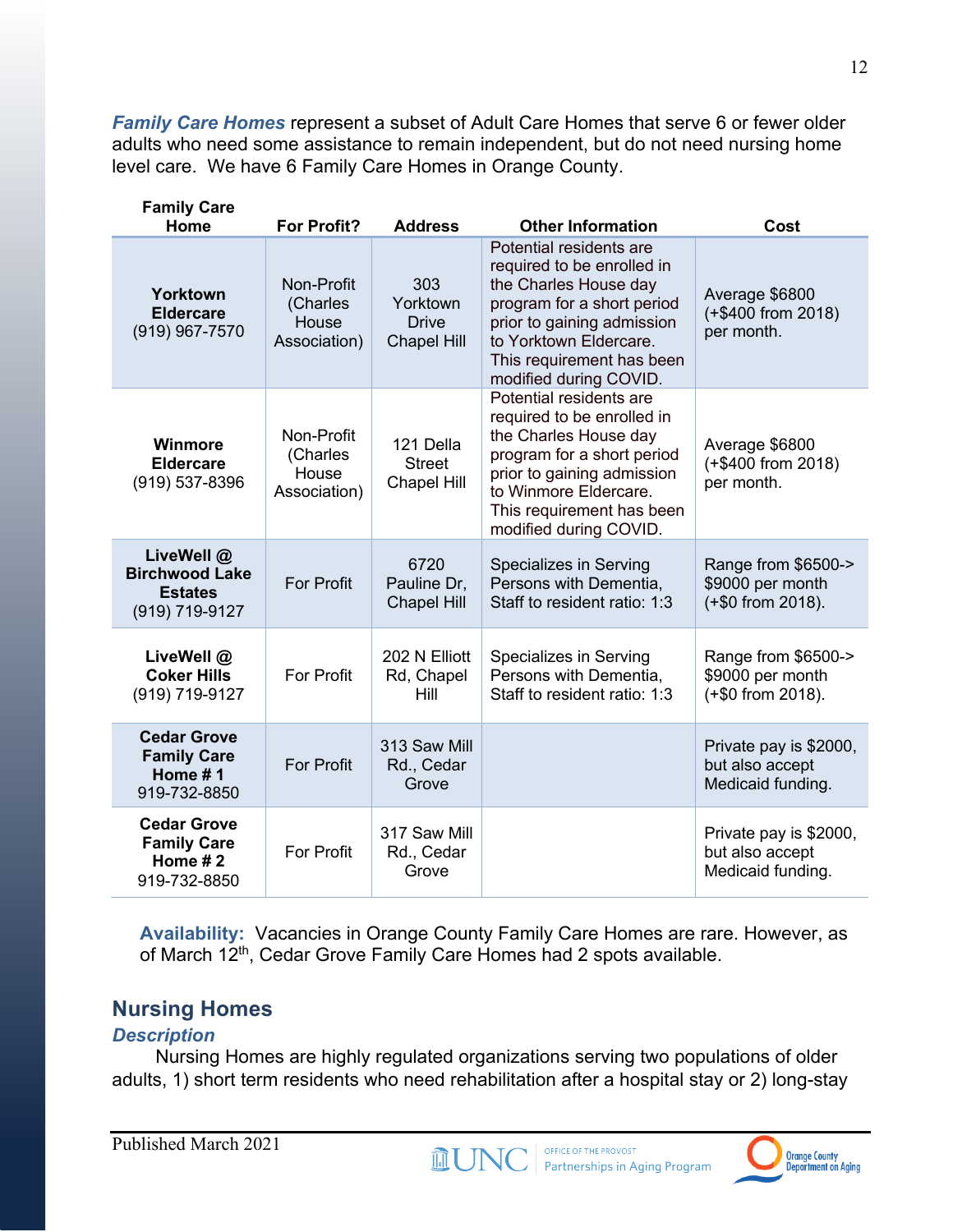residents for whom independent living is not possible. Long-stay residents must be certified by their doctor as requiring assistance with three out of five activities of daily living. (Activities of Daily Living include: eating, dressing, bathing, toileting, and transferring from one place to another.) Nursing homes currently operate under a medical model of care and are staffed by licensed professionals, including doctors, nurses, physical therapists, occupational therapists, speech therapists, dieticians, and social workers.

#### *Nursing Homes in Orange County*

Orange County has four, for-profit nursing homes that all accept Medicare and Medicaid payment (Carol Woods has a nursing home but it is not available for long stays to people unaffiliated with Carol Woods. Short-term rehab stays for non-Carol Woods residents are sometimes possible.). All nursing homes currently in Orange County are corporately owned.

| <b>Nursing Home</b>                                                            | Medicare/<br><b>Medicaid</b> | Units                                  | <b>Other information</b>                                                                                      |
|--------------------------------------------------------------------------------|------------------------------|----------------------------------------|---------------------------------------------------------------------------------------------------------------|
| <b>Peak Resources Brookshire</b><br>$(919) 644 - 6714$                         | Yes                          | 80 units                               | On the Brookshire<br>campus there are also 16<br>independent living apts.,<br>and 20 assisted living<br>units |
| <b>Pruitt-Carolina Point</b><br>(919) 402-2450                                 | Yes                          | 140 units, 2 adult<br>care home units. |                                                                                                               |
| <b>Signature HealthCARE of</b><br><b>Chapel Hill</b><br>$(919)$ 967-1418       | Yes                          | 108 units                              | <b>Full Time Pastoral Care</b>                                                                                |
| <b>Parkview Health &amp;</b><br><b>Rehabilitation Center</b><br>(984) 234-3600 | Yes                          | 130 rehab and<br>long-term units       |                                                                                                               |

**Cost:** Nursing home costs also vary widely, depending on whether the payer source is Medicare (short stay - rehabilitation), Medicaid (long stay) or private pay (with or without long term care insurance). Thus, it is difficult to pin point the out-of-pocket expenses for our nursing home residents. According to a 2020 survey by Genworth, the median annual cost for a private room in a North Carolina nursing home is \$96,725 (+\$4,197 from 2018).13

**Availability:** Nursing homes generally have openings for residents with Medicare who need short term rehab. However, they may not have openings for long-stay residents with Medicaid funding. Most nursing homes do have openings for people who pay privately. Rarely does a nursing home have 100% occupancy (except perhaps in the memory care units) because beds are kept available for persons with particular payor sources. You can compare and contrast nursing homes and other providers here: https://www.medicare.gov/what-medicare-covers/what-part-a-covers/compare-nursinghome-quality



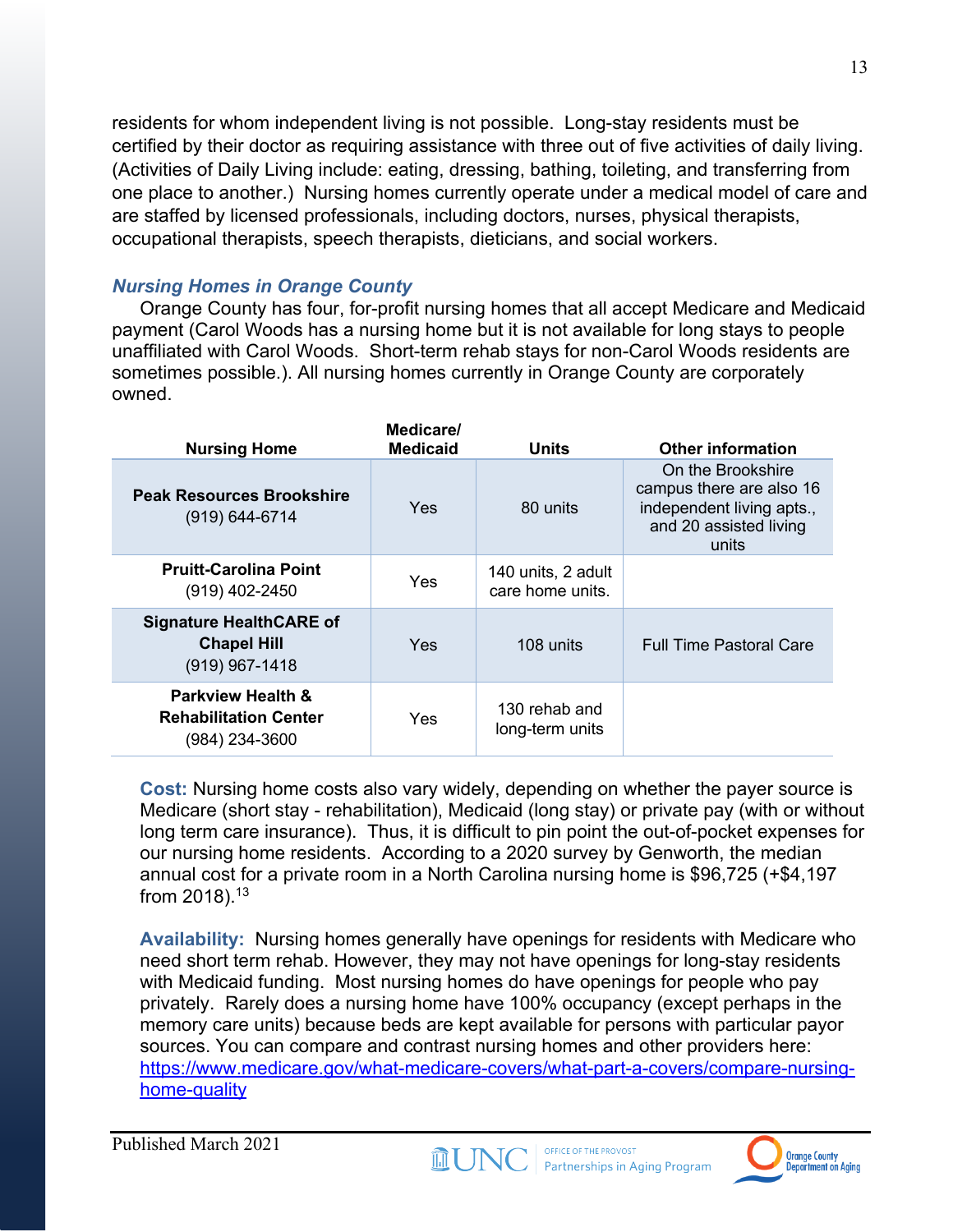# **Home and Companion Care Agencies**

#### *Description*

Since many people wish to remain in their own homes as they age, home and companion care may be needed at some point along the way. Companion care provides non-medical services such as running errands, light cleaning, or doing laundry. Home care provides all these services, plus personal care services such as bathing or medication administration. Medicaid may cover some home care services.

#### *For-Profit Home and Companion Care Agencies in Orange County*

There are currently twelve for-profit Home and Companion Care Agencies who serve Orange County residents.

| <b>Acorn Home Care</b><br>Services, Inc.*<br>$(800 - 481 - 7977)$ | <b>Always Best</b><br>Care*<br>(919) 695-1151 | <b>AmeriCare</b><br>Home Care*<br>(919) 942-2840                       | Armstrong Homecare*<br>(919) 942-2840                             |
|-------------------------------------------------------------------|-----------------------------------------------|------------------------------------------------------------------------|-------------------------------------------------------------------|
| <b>Happy Home</b><br>Care Staffing*<br>(919) 732-4663             | Comfort<br><b>Keepers</b><br>(919) 213-9711   | <b>Home Instead Senior</b><br>$Care*$<br>(919) 933-3300                | <b>Homewatch Caregivers of</b><br>the Triangle*<br>(919) 289-3270 |
| <b>Kindred at Home</b><br>$(919)$ 361-1921                        | <b>Right at Home</b><br>(919) 237-2333        | <b>Visiting Angels of Central</b><br>North Carolina*<br>(800) 365-4189 | <b>Atlantic Home Staffing</b><br>919-639-8223                     |

\*Offices located in Orange County, NC.

**Cost:** The cost of services provided by these agencies may vary depending on the client's needs and level of care required. Many home care agencies require a minimum block of hours to be scheduled at one time (3-4 hours is a typical). Depending on the clients' situation, some agencies may work with clients to provide a fewer number of hours in the block for a higher cost. On average, home and companion care rates in Orange County vary from \$18-29/ hour.

#### *Non-Profit Home and Companion Care Agencies in Orange County*

There is currently one non-profit Home and Companion Care agency in Orange County: A Helping Hand. A Helping Hand offers a range of services to older adults and people with disabilities who have varying needs and diverse living arrangements. These services include homecare services, medical transportation, and respite care services.

A Helping Hand

**Cost:** The cost of services from A Helping Hand may vary depending on the client's needs and level of care required, but is typically around \$25/hour. A Helping Hand does have a Charitable Companion Care option that supports those who do not have the



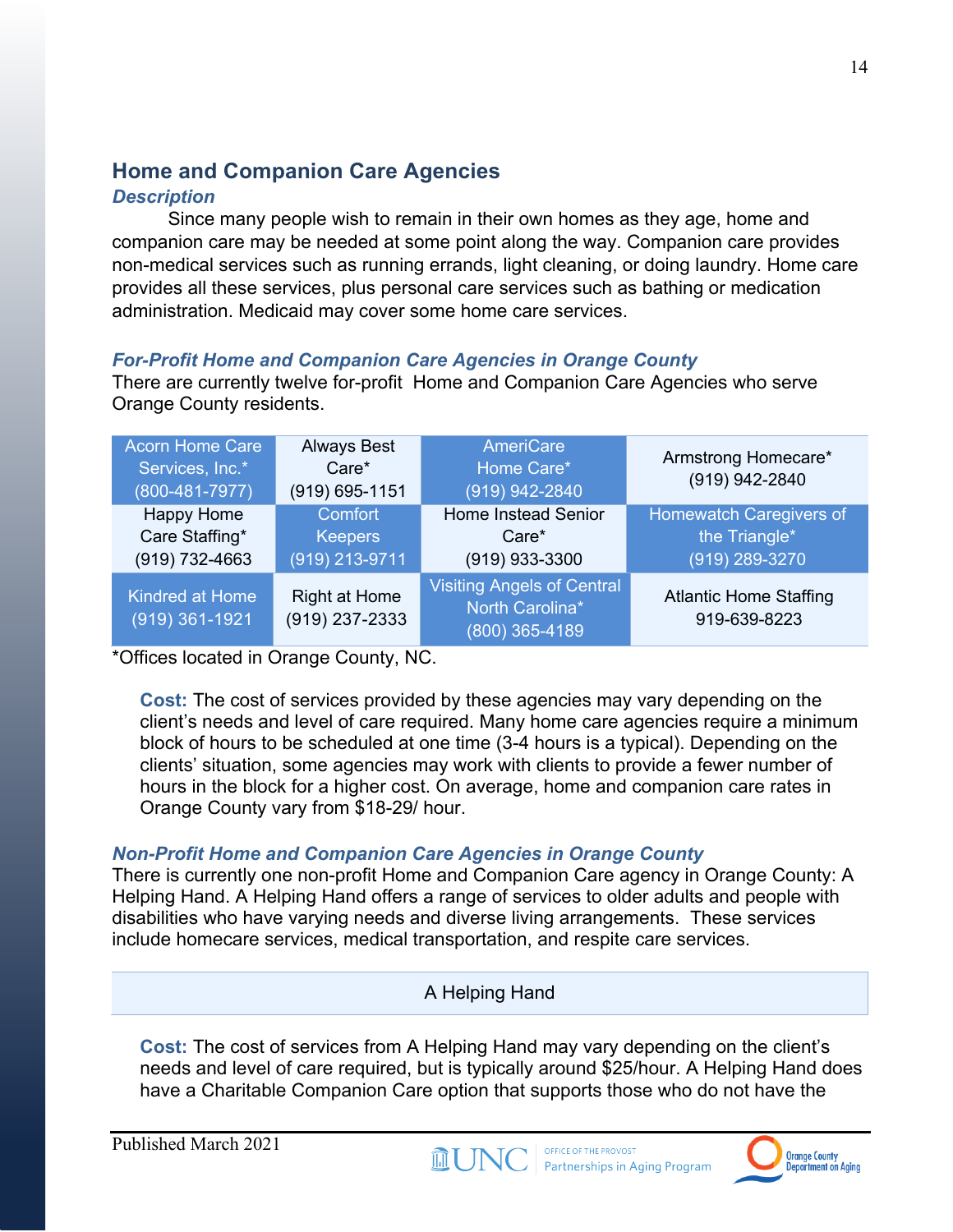financial resources to pay outright for home care and companion services. Usually there is a waitlist for Charitable Companion Care. **Phone number:** (919) 403-5555

#### *Independently Hired Home Care Aide*

The Orange County Department on Aging maintains a list of independent home care aides. This list is available online (https://www.orangecountync.gov/1932/Aging-in-Place-Support-Services) and on-request through the Aging Helpline (919-968-2087). For aides to be included on this list, the Department on Aging completes a background check and obtains at least 3 positive references, including references from previous service recipients. The costs for aide services and the duties they are willing to perform are included on the list provided by Orange County. Establishing a relationship with a home care aide on the Orange County list requires people seeking help to contact aides and set up interviews to determine the best fit between the care recipient and the home care aide.

# **FUTURE SENIOR HOUSING**

In addition to the current senior housing options described above, there are a number of senior housing options on the horizon for Orange County. These options are listed below, along with a description of the housing type. All these projects are at different stages of development, thus variable amounts of information are available for each.

# **PROJECTS IN PLANNING OR DEVELOPMENT PHASES**

## **Lloyd Farm (Intersection of NC 54 and Old Fayetteville Rd, Carrboro)**

This project was approved by Carrboro's Board of Aldermen in October 2018. The project proposes 200 apartments for rent and 20 cottages for purchase for people 55+. Apartment rental cost will include dining and fitness facilities and with rents estimated to be between \$2000 and \$4000 per month. Each cottage will be two stories and between 1600- 2200 square feet. Four cottages will be designated as permanently affordable, for-sale units. Plans for the neighborhood include healthcare and grocery store to be within walking distance of the housing development. Public Transportation will be readily accessible. The current plan is to break ground in 2021 and have full occupancy by 2022.

# **Weaver's Grove (7516 Sunrise Road, Chapel Hill)**

This is a residential project being developed by Orange County Habitat for Humanity The project proposes 219 homes. Ninety-four (94) of the homes will be permanently affordable. Neighborhood amenities proposed include a dog park, community garden, walking trails, a small café, and a community center. The development will be architecturally integrated, mixed income, and multi-generational. The project is currently in the conditional zoning application phase with expected completion date of 2027.



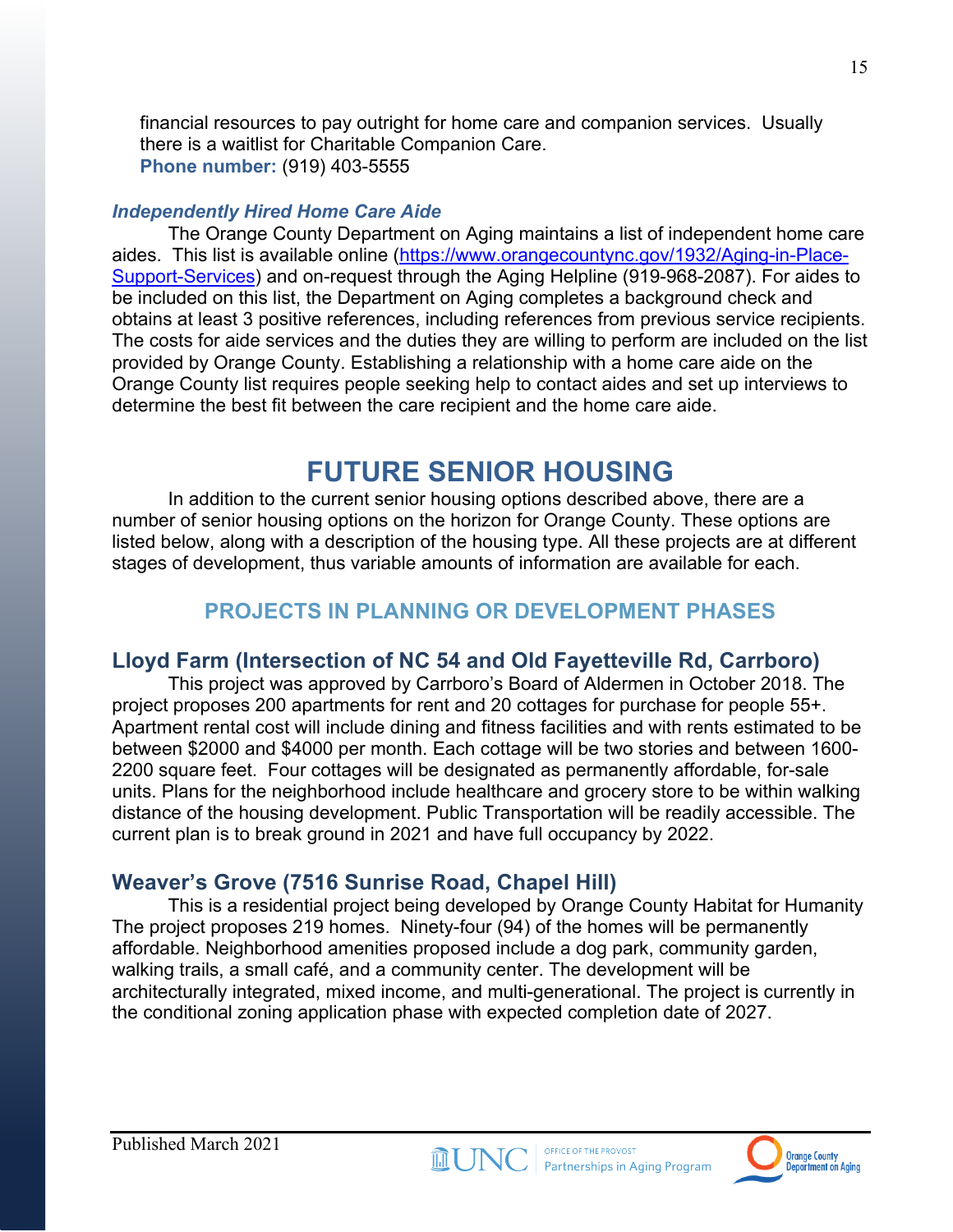## **Homestead Rd Independent Senior Housing (2217 Homestead Road, Chapel Hill)**

This project proposes 190-198 rental apartment units for 55+ residents. Apartments will be configured into a 4-story building with two courtyards. Estimated rent will start at \$1300 per month for single bedroom units (109) and \$2000 per month for two-bedroom units (81). Accessibility features will include widened doorways throughout, more elevators than is customary, and appropriate circumferences for wheelchair access in the bathrooms. Planned amenities for this development include valet garbage service, space for cooking and exercise classes, 12,000 square feet of gathering space, and a movie theatre. All plans and permits have been approved for this project, but construction has been delayed due to the COVID-19 pandemic. Projected completion date is unknown.

#### **MODELS OF SENIOR LIVING NOT IN ORANGE COUNTY**

# **Co-Housing, Pocket Neighborhoods, Shared Housing, Themed Rental Apts. & Missing Middle Housing**

#### *Description*

Co-housing intentional communities attract people who prefer to live in a selfmanaged, congregate setting. In conventional co-housing, 30-40 households share a common governance. Because neighbors hold a commitment to a relationship with one another, almost all co-housing communities use a form of consensus as the basis for group decision-making. Currently, we do not have any age-restricted co-housing options in Orange County. Efforts to make cohousing more inclusive by reusing and retrofitting already existing buildings/housing stock to decrease costs are underway.<sup>23</sup>

#### **Variations on co-housing:**

A **Pocket Neighborhood** focused on seniors might be considered a smaller version of cohousing with 8-12 homes configured around a central courtyard. Typically, a pocket neighborhood contains a common house where guestrooms, exercise facilities, a kitchen, or tool shed might be found. **Shared housing** is another co-housing option. Here, unrelated people choose to live together in one house, establishing norms and policies that guide aspects of living such as meal preparation, caregiving, and shared possessions. Shared housing is permitted in Orange County based on the adopted ordinances of each individual local government. Orange County and the Town of Hillsborough allow up to five unrelated persons to reside within one dwelling unit. The Town of Chapel Hill allows for up to four unrelated persons to reside in a dwelling unit within Town limits. Finally, the Town of Carrboro regulates the number of unrelated individuals occupying a dwelling unit to no more than four in the Lloyd/Broad Overlay District.

**Rental housing with an arts focus** is a model that we learned about in our Aging in Community Speaker Series. This model brings seniors together in rental housing around a common interest such as art, music, theater or dancing. Inherent within this model is the concept that seniors offer their talents to each other and to the community through galleries, music "jams", performances, and participatory events.



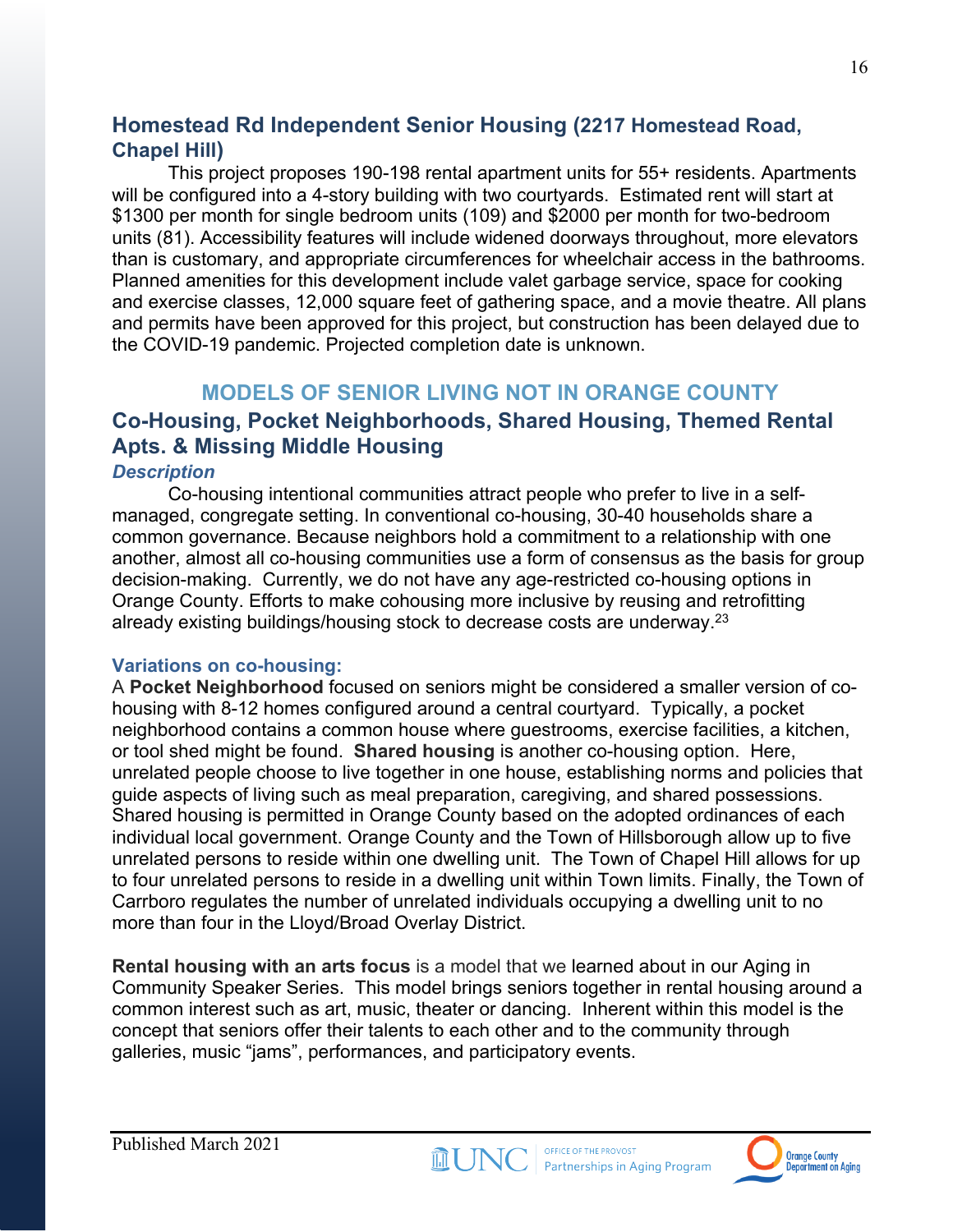**Missing Middle Housing** is a range of multi-unit or clustered housing types compatible in scale with single-family homes that help meet the growing demand for walkable urban living. Missing middle housing includes housing types that we have lost sight of but that are rapidly returning to urban landscapes nationally. Bungalows with courtyards, duplexes, quadriplexes, and housing above retail are all examples of missing middle housing.

# **Summary**

This Guide offers a broad overview of senior housing options, services, and supports in Orange County, NC. It offers basic information about the various amenities and costs for each type of housing in hopes of supporting older adults and their families to make informed decisions about their housing. Further, it serves as a call to action for our community, the Aging Board, and County government. We ask, "What kind of senior housing should Orange County invest in or encourage development of? In the last two years, we have seen significant growth in senior housing options, including two that offer models that have previously not been in Orange County: 1) Senior Apartments to Own and 2) Senior Apartments to Rent with support services. Yet, Orange County needs more senior-designated housing to accommodate the preferences of our current population of seniors, particularly those with low-middle incomes and those with needs for supportive services. Effective partnerships between Orange County Departments of Planning, Housing, and Transportation offer rich opportunities for innovation. Applying a racial equity lens in this work fortifies the County's commitment to equitable housing opportunities for all older adults and addresses historical disparities in the housing sector. Through publicprivate collaborations we can support our housing entrepreneurs, taxpayers, health service providers, developers, architects and builders in achieving the best possible housing outcomes for Orange County seniors.